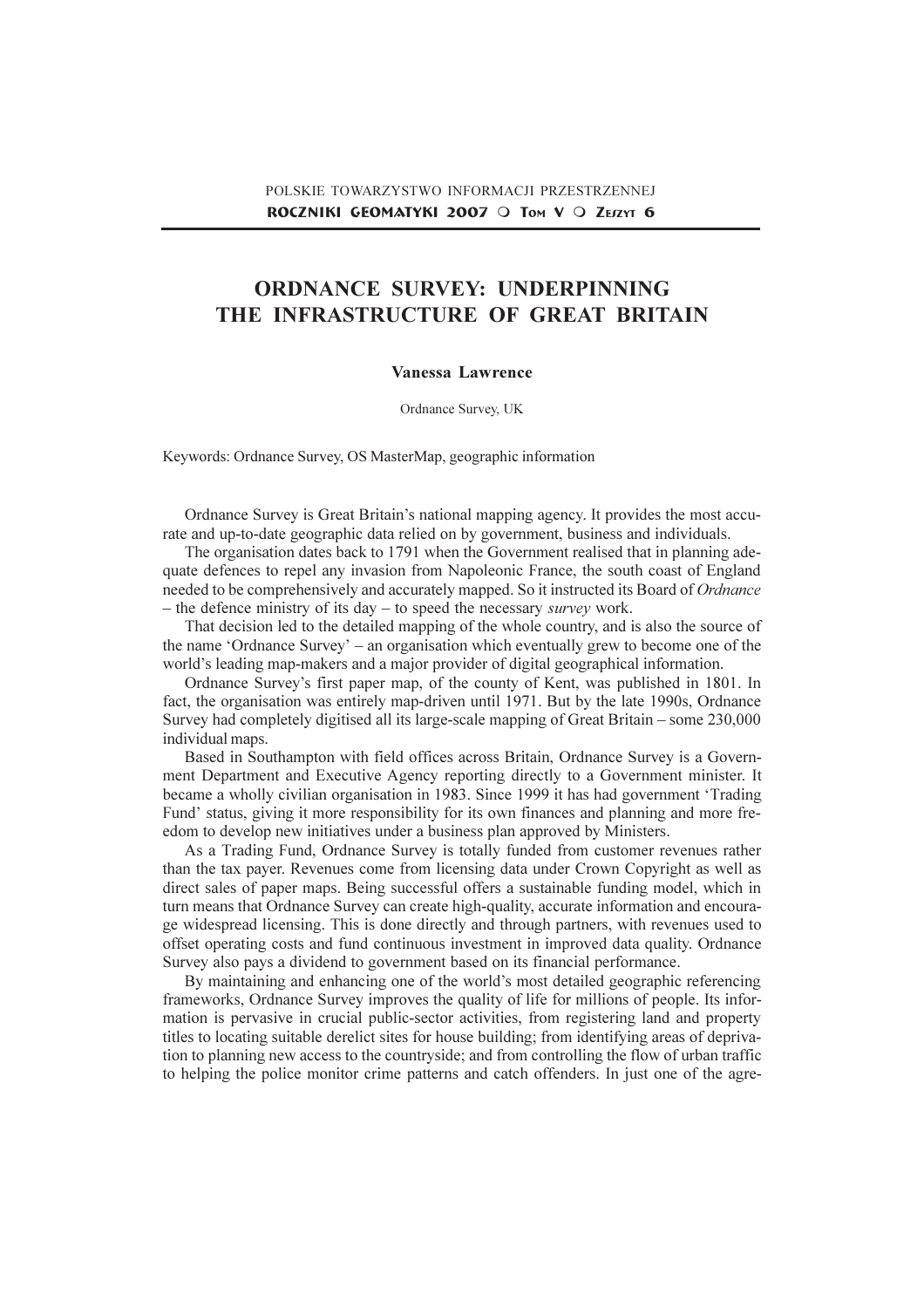ements supporting emergency response, more than 80 mountain rescue teams, all made up of volunteers, have access to digital mapping data to help with their growing use of GPS technology on hand-held devices.

In the private sector the uses are even wider, from customer profiling to calculating insurance premiums, and from managing property portfolios to developing transport logistics systems. Ordnance Survey data is an integral component of web directories, in-car navigation systems and mobile phone applications - virtually any product or service that relies on location in Great Britain has Ordnance Survey data embedded in it.

Links with around 500 commercial partners – software companies, systems integrators, consultancies and publishers – have made Ordnance Survey one of Europe's biggest onward licensors of geographic information. Partners play a vital role in delivering the benefits as they use their expertise to add value, producing the best available products and services for particular applications.

In fact, so vital is Ordnance Survey information  $-$  and so diverse its customer base  $-$  that an independent report put its annual value to the British economy at more than £100 billion.

The organisation's ongoing challenge is to create and maintain the underpinning geographic framework used within all aspects of British life.

#### Data collection and maintenance

Geographic information is collected in a number of different ways. Under a continuous revision policy, Ordnance Survey uses several sources of intelligence to identify significant change on the ground such as new construction and demolition. There is fundamental reliance on a workforce of some 300 field surveyors.

They use a range of equipment to gather information, including theodolite 'total stations' with lasers to measure distances and hand-held pen computers to plot the latest changes.

Surveying staff also pinpoint precise locations at ground level by using GPS receiving equipment to lock on to signals from a network of 24 orbiting satellites.

Ordnance Survey has established a national network of around 100 base stations which constantly transmit their GPS-observed positions to a central processing hub. The network, known as OS Net, provides real-time positional accuracy down to centimetre level, a huge efficiency boost in data collection. Previously thousands of triangulation stations – including the familiar concrete 'trig pillars' on high ground  $-$  were the bedrock for positioning calculations, but this method has now been superseded.

The investment in OS Net is helping to bring real-time accuracy to both sub-metre and centimetre level wherever the user is in Great Britain. This is a dramatic improvement on the GPS capability found in personal and in-car navigation devices, which typically gives a positional accuracy of around 10 metres.

Information gathered by ground staff is complemented by an intensive programme of aerial photography, particularly of rural areas, which can be viewed in 3D. The resulting high-definition images  $-$  which show detail as sharp as the pattern of road markings  $-$  can then be overlaid with existing map data to check where features have changed; so that instant updates can be recorded.

Third party data from organisations such as local authorities and commercial sources is combined with the information collected by the field surveyors and aerial survey team.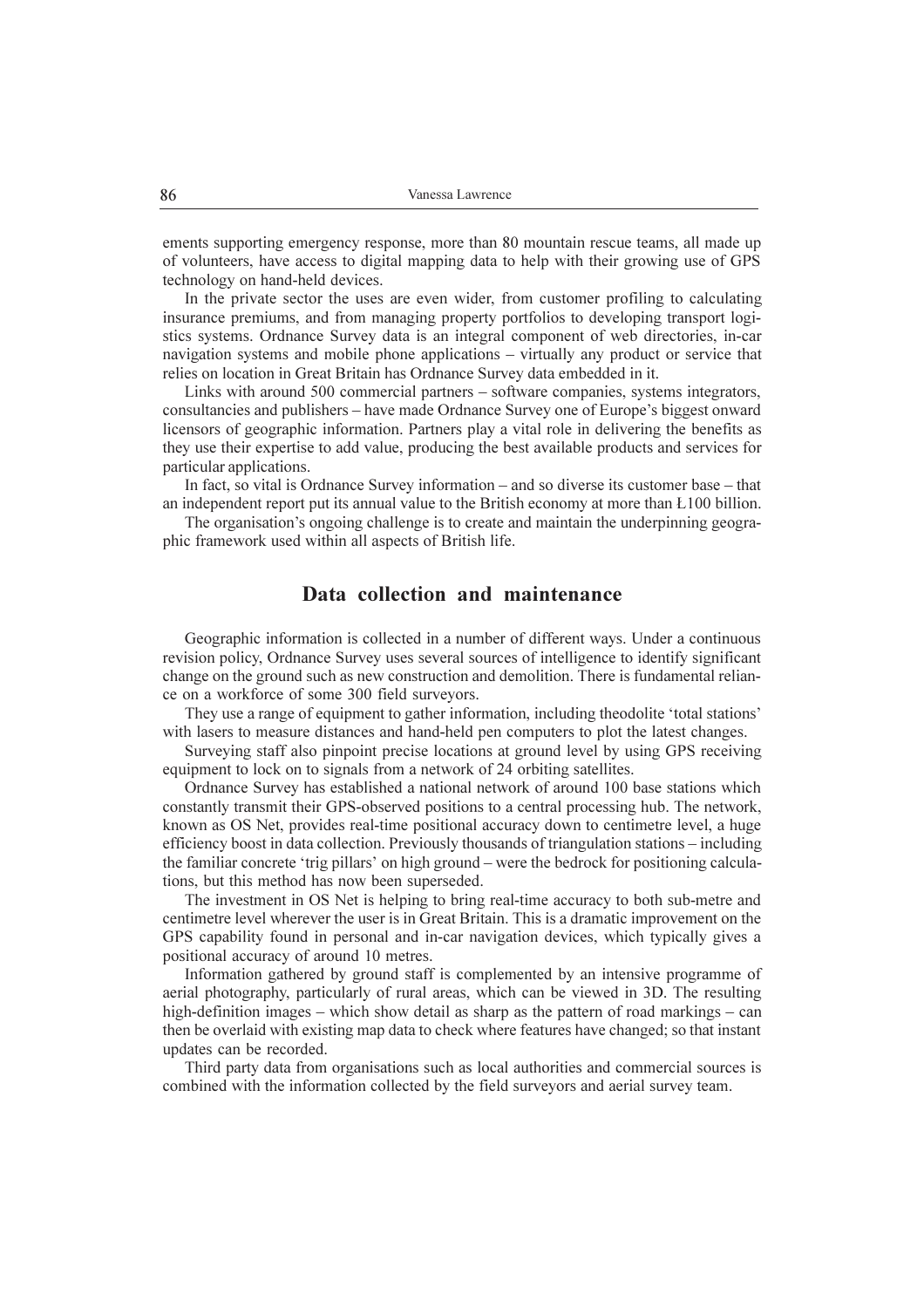The aim is that all significant change is captured within six months of completion. The position of the features and attributes are then established and recorded in the national geographic database from which the mapping data is derived for digital and paper products.

The database holds around 440 million features. It is a seamless, continually updated replacement for the 230,000 individual large-scale maps which were digitised originally. An average of 5,000 changes are made to the database every day, reflecting new buildings and developments, demolitions, road routing restrictions, and other natural and man-made changes.

Ordnance Survey provides a wide product portfolio including large-scale, multi-layered OS MasterMap information suitable for embedding in a database environment. Digital height data is available as both contours and digital elevation models while mid-scales products are suitable for regional analysis and presentation. Most famous with the general public are the national series of paper maps for walking and touring including OS Explorer Map (1:25 000 scale) and OS Landranger Map (1:50 000 scale) titles.

For digital data, Ordnance Survey offers online ordering facilities and delivery through a range of methods such as CDs, DVDs and online. Data is provided in industry standard formats suitable for export into a wide range of desktop packages, including GIS and CAD systems.

One of the key delivery channels is a specialist network of retail partners called Ordnance Survey Mapping and Data Centres. These mainly serve the professional land and property market but are also used by customers typically requiring maps to support planning applications for property extensions. Ordnance Survey Mapping and Data Centres are strategically located around Great Britain, each with a computer link to Ordnance Survey's database so they can supply customers with the latest mapping on demand. The channel includes a desktop mapping service for customers preferring to choose and organise maps and data at their own premises, with real-time access to the database.

#### National consistency

Base 'framework' data of a country or region has an essential underpinning role, but it needs to be sustainable and universally maintained. Because Ordnance Survey collects and maintains data to a unified, national specification, it can support the joining up of spatial information for consistent decision making anywhere in Britain.

The most highly detailed product portfolio, OS MasterMap, consists of a number of separate layers - Topography, Address 2, Imagery and Integrated Transport Network (ITN). The data is given added strength by the fact that each object represented has a unique topographic identifier (TOID) allowing other information to be linked to it. Data already held by the user can be connected to geographic objects via these TOIDS.

Underpinning OS MasterMap is the Digital National Framework (DNF), an industry-wide set of principles and operational rules that facilitate the integration of geographic and other business information. DNF offers a way of linking multiple sources to a definitive location reference through unique identifiers such as OS MasterMap's TOIDs.

In the utility sector, for example, the water company Bristol Water is using OS Master-Map Address Layer 2 to verify the addresses of thousands of properties, carry out complex enquiries and share information through a mapping interface on a corporate-wide Intranet. The cross-referencing capabilities are also supporting Wessex Water in its practice of classi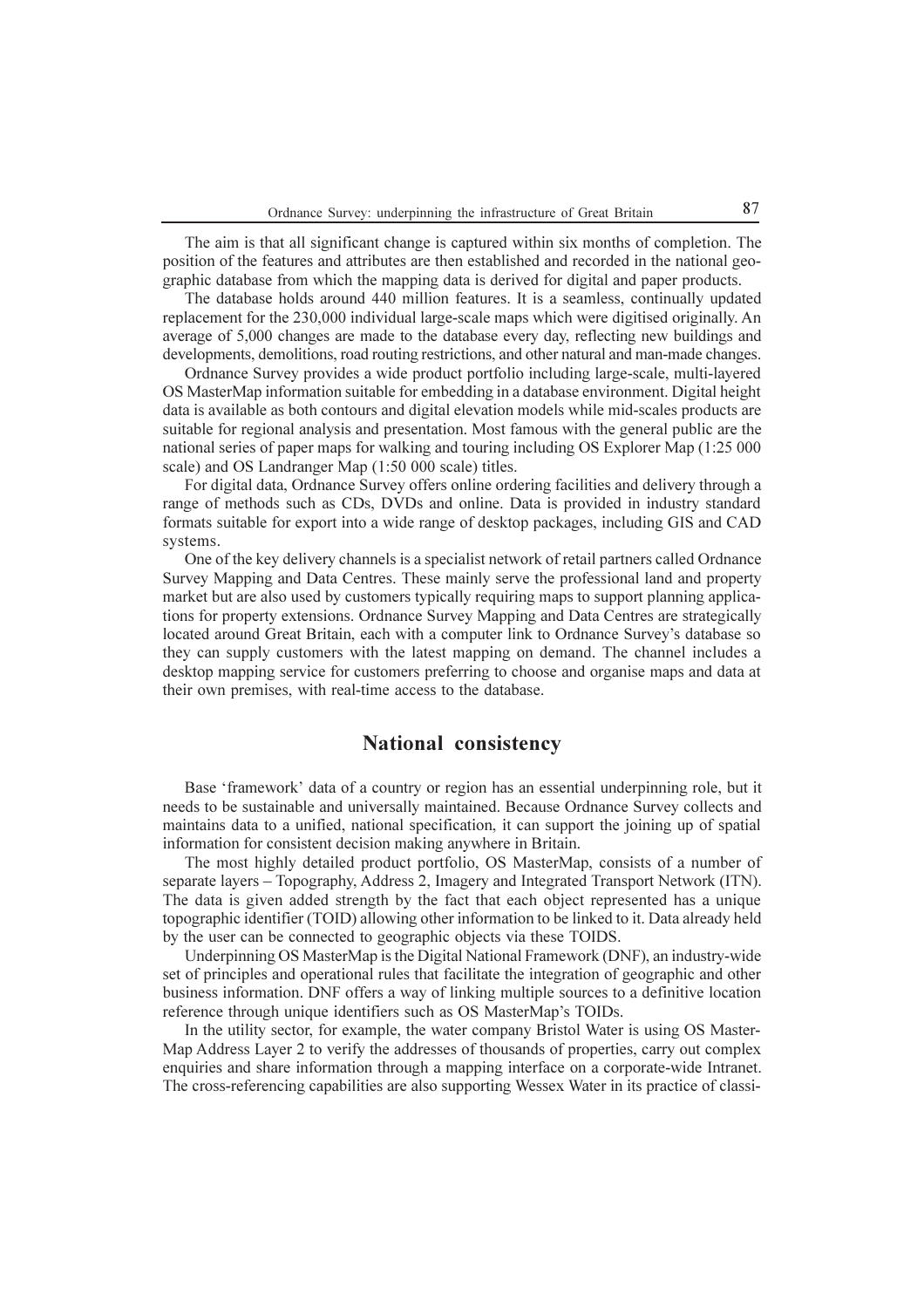fying service locations by function. A third company, Northumbrian Water, has developed a networked GIS that enables call-centre staff to bring up a large-scale map of a caller's address and locality. The map is updated in real time by advisers and engineers in the field reporting on repair and maintenance work. Such utilities are reporting greater cost efficiencies in their operations through the use of Address Layer 2.

To build and maintain Address Layer 2, Ordnance Survey adds high-resolution spatial references to more than 27 million postal addresses. Also incorporated is a dataset of multiple residences, which provides complete address details of flats and apartments without individual postal delivery points. Ordnance Survey supplies these with the reference details of their parent delivery address, enabling easy identification of all properties receiving utility and other non-postal services.

Ordnance Survey classifies all addresses into residential or commercial and provides a geographic alternative address such as the locality or district name. Business premises are placed in sub-categories if their trading or brand name provides clear details of their function.

In addition, Address Layer 2 contains more than 1.5 million properties that do not have postal addresses. Among them are utility works, community halls, churches and public conveniences. Their locations are vital for emergency response, civil contingency planning, risk assessment, asset insurance, planning, customer services and maintenance. They have been given an intuitively useful address referenced to road, locality and postcode. They are also allocated alternative classifications derived from Ordnance Survey information and other sources.

 A cross-reference table that links unique address identifiers is designed to provide easy navigation between the various themes within Address Layer 2 and address data created by other organisations. The aim is to make it as straightforward as possible to share and integrate different address information. The table is available free of charge and there are plans to link it to further datasets in the future.

#### Integrated route network information

The OS MasterMap ITN Layer offers a nationally consistent base for the development of a range of traffic-related applications.

It includes more than 740,000 named roads with 99.21% of road links present (up 0.39% from 2006). There are correct classifications of 99.70% of 'A' roads, 99.94% of 'B' roads and 99.93% of 'minor' roads.

The Layer consists of two themes; the Roads Network and Road Routing Information (RRI). The Roads Network represents all navigable roads across Great Britain for those who require increasingly sophisticated geographic data to support their services and applications. The data has all official Department for Transport road categories such as motorways and primary routes as well as named and unnamed minor roads, local streets and alleyways. In line with DNF principles, each road link is supplied with a TOID that can be shared with other users across different applications and systems.

The RRI theme extends data functionality with features that may affect a driver's choice of route including traffic calming, turn restrictions and one-way roads as well as vehicular access and time restrictions. In October 2006, RRI customers were given access to the weight, width and height restrictions applying to road bridges in Great Britain, making it the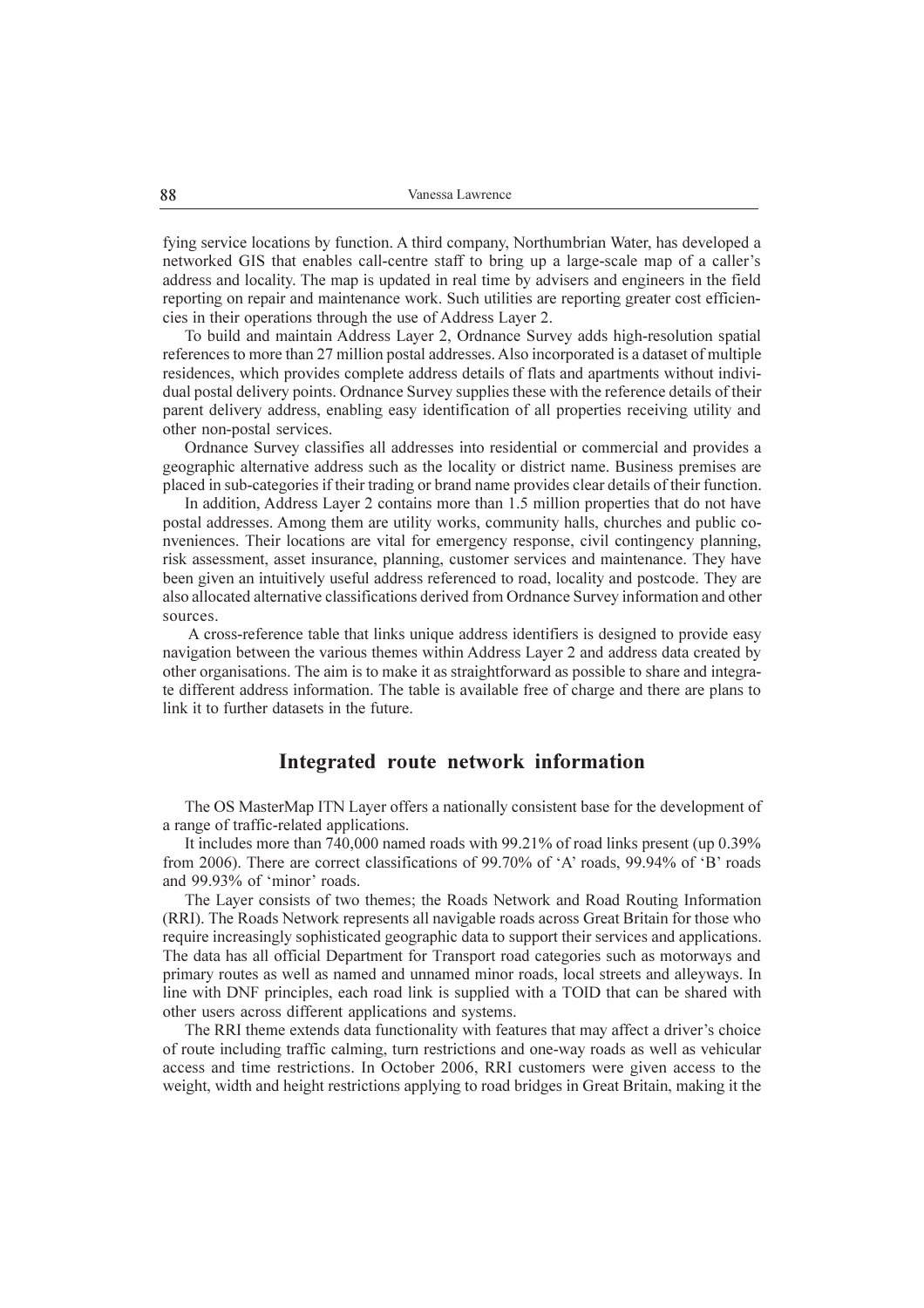only geographic information product to contain such nationwide data. This is already delivering huge benefits for emergency services, freight companies, hauliers, local and central government, and others.

The ITN Layer supports the local authority aim of guiding freight onto appropriate roads for safety and efficiency. This will help to address the issue of heavy goods vehicles travelling on unsuitable roads in both rural and urban areas, something that concerns members of the public, local authorities and the transport industry itself.

It is not only in freight management that the ITN Layer is helping local authorities. Redditch Borough Council is one example of an authority using ITN to improve community transport. Running conventional fixed-route, fixed-stop services to timetable is expensive and inflexible. Demand-responsive transport (DRT) enables local authorities to be more costeffective and environmentally friendly. The Dial-a-Ride service in Redditch has seen increases in demand that a manual booking and routing system would have difficulty coping with. To solve this problem the council is using the ITN Layer in an application that allows staff to assess journey booking requests and select the most appropriate and efficient routes. Redditch now manages 25% more journeys with the same number of vehicles by optimising the routes. This has reduced fuel consumption while increasing fare income.

## Mapping for emergencies

As part of its national interest role, Ordnance Survey runs a Mapping for Emergencies (MFE) service, which enables its information, mapping and expertise to be used in response to civil emergencies such as floods, fires, contamination leaks, disease outbreaks, searches for missing people and major security incidents.

The MFE scheme has recently helped with the response to various high-profile events including the severe summer flooding across large parts of England. Ordnance Survey was able to respond immediately to a request for digital map data from emergency planners managing the evacuation of hundreds of people in South Yorkshire. The team used highly detailed spatial address and height data to identify properties within specific height bands around the Ulley dam near Rotherham, offering the planners a sound basis for determining flood risk and priorities.

A few weeks later, water utility contractors requested street-level data across the floodstricken Severn region to help map the locations of nearly 1,000 fresh water bowsers distributed by a fleet of tanker drivers. Pinpointing and sharing the temporary positions of the bowsers was crucial for delivering refills and managing transport logistics. Ordnance Survey mapping also provided the basis for overlays of aerial images and road traffic information as various agencies and incident response crews tried to visualise the extent of current and potential flooding and gauge optimal rescue routes. One of the key scenarios was evacuation planning around a vital electricity station in Gloucester.

#### Free at the point of use

The MFE scheme is just one of many examples where Ordnance Survey information can be accessed free at the point of use. Another is a service enabling tens of thousands of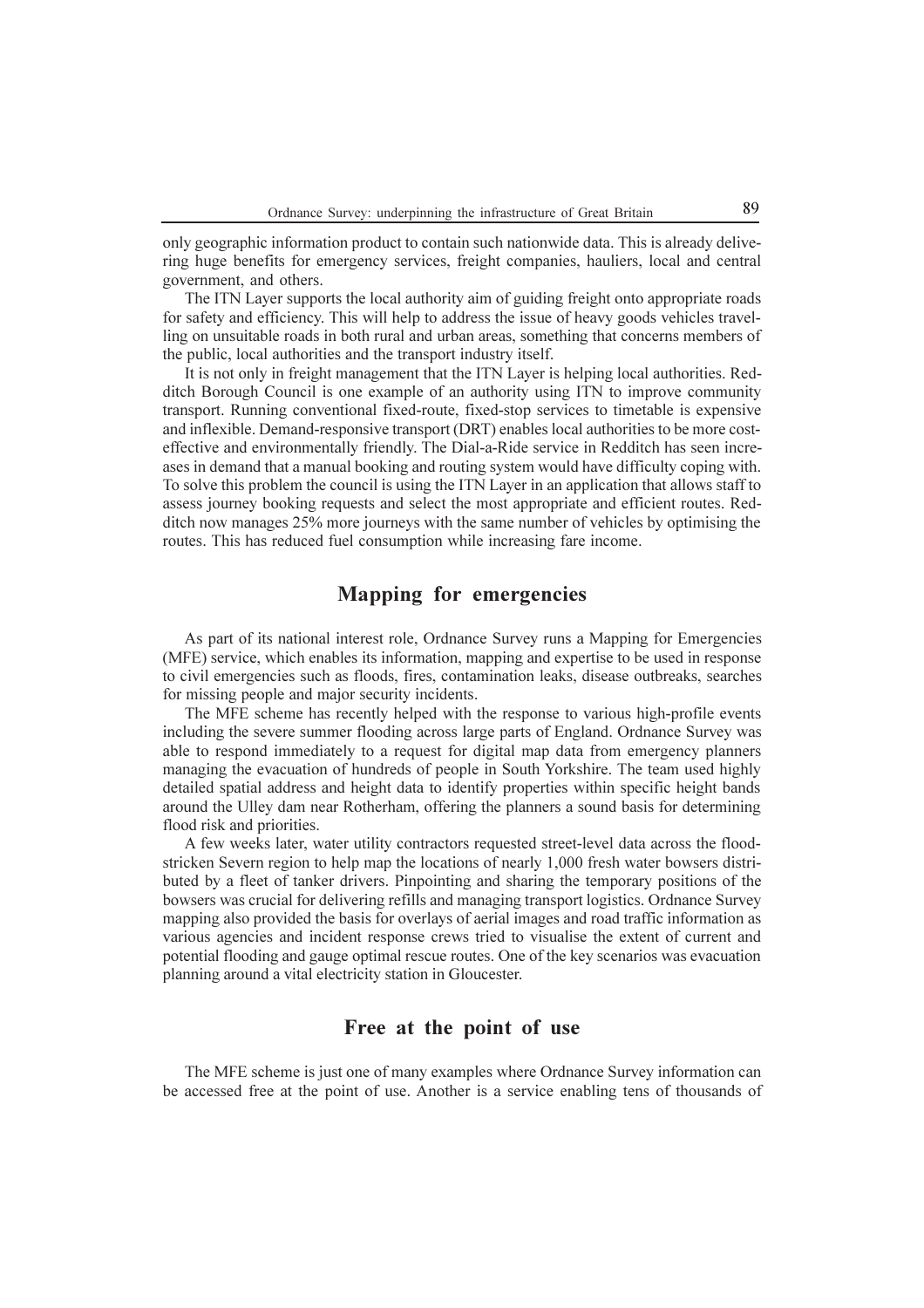students, staff and researchers at universities and further education colleges across Britain to download mapping into suitable application software on their own desktops. It has supported a vast range of studies, from archaeology to zoology, since its launch seven years ago. OS MasterMap has recently been added to the portfolio available.

Ordnance Survey also makes a free OS Explorer Map available for every Year 7 school pupil in Great Britain. Since the scheme started five years ago, around 4 million free maps have been distributed for use in and out of class making it the biggest initiative of its kind in British schools.

Other free examples include a recently launched outdoor exploration portal where users can share suggestions for walking routes in a web 2.0 environment. Map extracts can also be downloaded from the Get-a-map service on Ordnance Survey's website while a separate election maps website offers useful information for parliamentary and council candidates, party workers and teachers.

Many local authority websites and free-to-air services from private sector companies such as Google also embody Ordnance Survey information. Free access to GPS survey control data is also made available over the web - vital for the construction industry, utilities and national infrastructure projects.

Underpinning all of these examples, and not least the Mapping for Emergencies scheme, is the need for accurate and up-to-date geographic information. Sustaining the quality of that information is vital for the national infrastructure and entails substantial investment to cover the costs of data collection and maintenance.

#### Working in collaboration

Ordnance Survey collaborates with organisations across business and government to maximise the benefits of geographic information. This approach recognises ever-increasing interdependencies across organisations.

In one project, the Atlantis Initiative, Ordnance Survey is providing the base geographic datasets for better flood management. With climate change predicted to have an increasing effect on the environment, Atlantis aims to improve information on rivers and terrain together with many related datasets for assessing the impacts of changes in flood frequencies, flood magnitudes and sea levels. This should lead to better management of development within the areas at risk and an improved ability to cope with any emergencies.

Ordnance Survey has provided the topographic data for the creation of terrain models and structured digital river networks. The new digital terrain model (DTM) will be a variable resolution grid that meets the needs of environmental managers, the water industry and researchers, and will be especially suited to flood management. In the spirit of collaborative working and interoperability of data, the datasets are in line with DNF principles. This provides the added benefit of simplifying the process of merging users' own data with Atlantis partners' data.

As well as Ordnance Survey, the Atlantis partners are the Environment Agency, British Geological Survey, Centre for Ecology and Hydrology, the Met Office and the United Kingdom Hydrographic Office.

Ordnance Survey is also supporting a DNF-based national project looking to increase the visualisation of underground assets via 3-D mapping and satellite navigation technology.